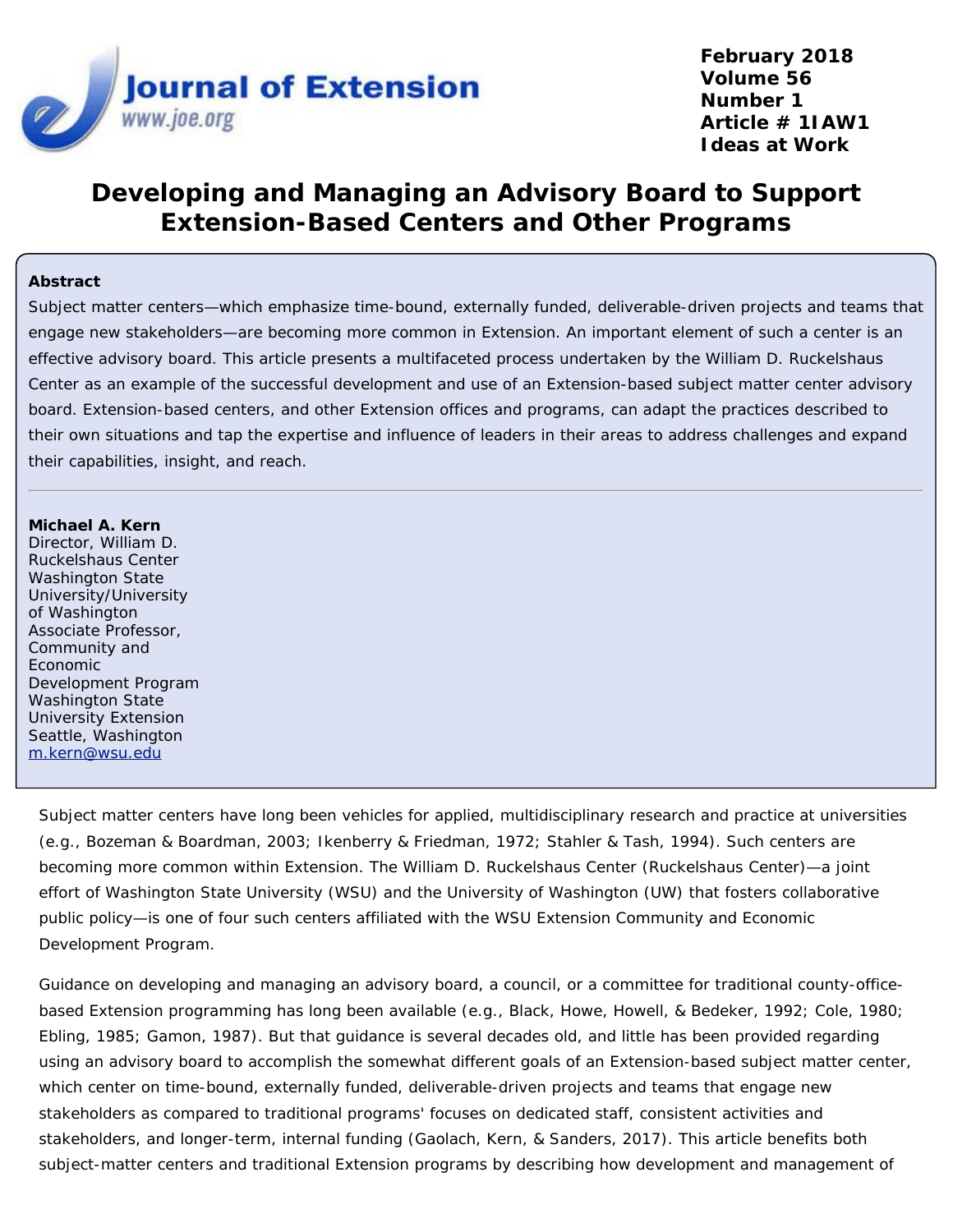the Ruckelshaus Center's advisory board has supported achievement of those goals.

### **Background**

The Ruckelshaus Center was founded in 2004. Its mission is to act as a neutral resource for collaborative problem solving in the State of Washington and the Pacific Northwest (William D. Ruckelshaus Center [Ruckelshaus Center], 2016). Scholars and practitioners refer to this field as collaborative governance, among other terms (e.g., Ansell & Gash, 2008; Dukes, 1996; Emerson, Nabatchi, & Balogh, 2012). The center has helped resolve challenges and conflicts involving natural resources, disaster response, health policy, economic development, good governance, and other concepts (Hall & Kern, 2017; Kern, 2013).

The center is guided by an advisory board of prominent local, state, and regional leaders who represent a broad range of constituencies and geographic locations. The advisory board provides guidance, advice, perspective, credibility, prestige, access, balance, and other benefits valuable to the Ruckelshaus Center in maintaining a reputation for neutrality and effectiveness. Although the advisory board is tailored to the center's public policy focus, there is much about how the center designed and uses its advisory board that can be instructive to other university-based subject matter centers, as well as traditional Extension offices and programs.

#### **Structure and Governance**

The board was established by the WSU and UW presidents, who are responsible for appointing its chair. The chair appoints a vice chair and a governance subcommittee, which brings recommended nominations to an executive committee. The chair invites and appoints new board members on the basis of this input.

There is no set number of members, but the board guidelines call for the board to "collectively bring balance, neutrality, and a statewide perspective resulting from a variety of backgrounds and interests" (Ruckelshaus Center, 2015, p. 1). Full board members (serving staggered, renewable 3-year terms) are joined by "ex-officio seats for presidents, provosts and deans/vice presidents of the respective universities, and for one Democrat and one Republican from both the Washington State Senate and Washington State House of Representatives" (Ruckelshaus Center, 2015, p. 2).

## **Committees**

Meeting these requirements necessitates a large board (42 members as of December 2017), so smaller groups of board members advise the center more frequently and in more depth through a committee structure that includes executive, development, and communications committees, in addition to others formed as needed. Committee members are appointed by the chair, in consultation with the center's director.

The board guidelines call for the executive committee to "take an active role in the Center's strategy and activities, and serve as a sounding board/set of key advisors for the Director" (Ruckelshaus Center, 2015, p. 4). This committee (which includes the chair, vice chair, governance subcommittee, deans of the host units, and several other board members) meets five times per year, receiving reports and offering advice on current projects, potential projects, and major administrative considerations.

The development committee "is responsible for establishing and executing a plan for Center resource development that results in a balanced portfolio of funding sources" (Ruckelshaus Center, 2015, p. 5). Tapping the network, knowledge, expertise, and influence of these committee members has allowed the center to raise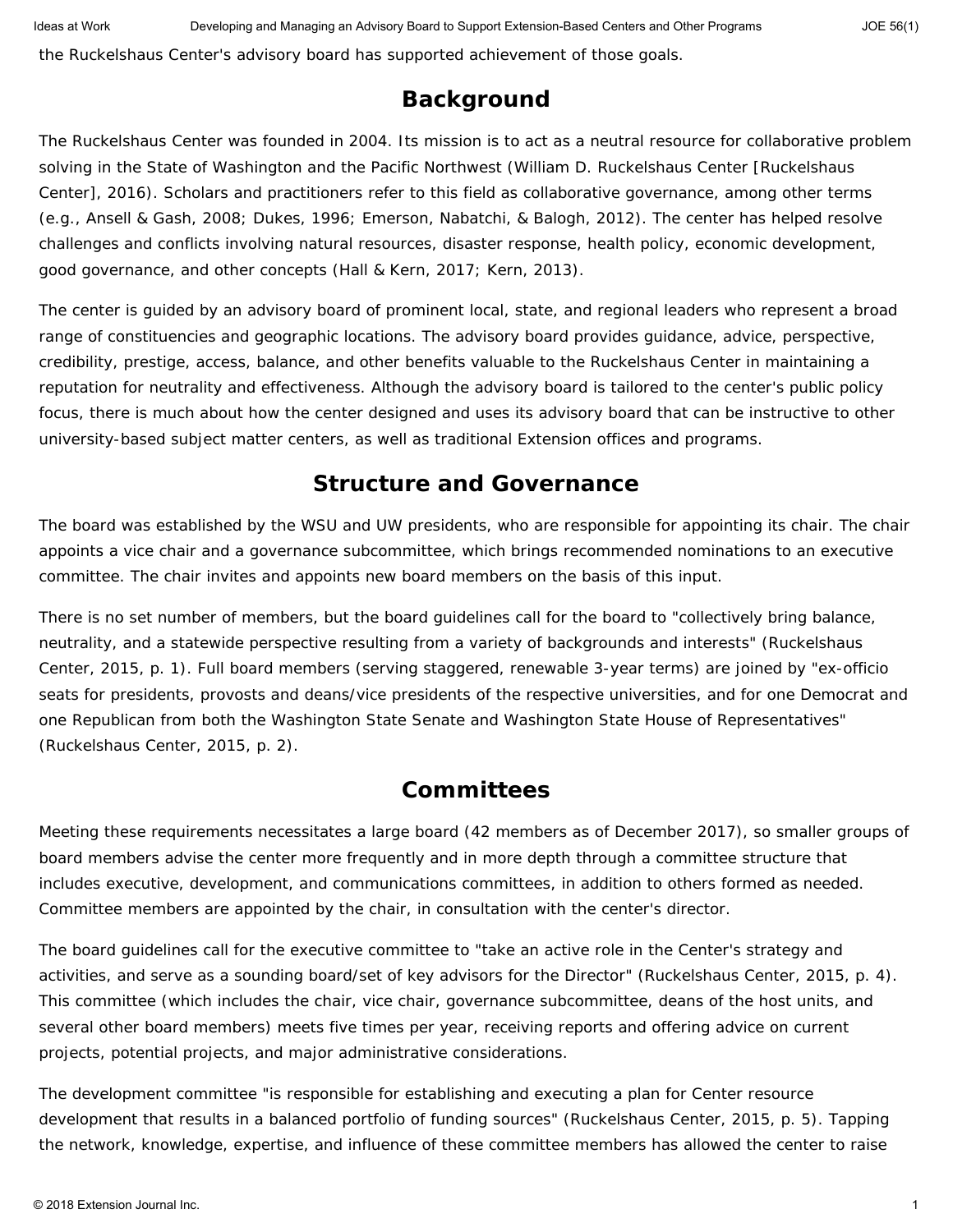The board guidelines describe a communications committee that is "responsible for helping the Center develop and implement an outreach strategy" (Ruckelshaus Center, 2015, p. 5). That committee was active in the center's early years, creating logos, stationery, a website, and other elements of the center's "brand."

Beyond the executive, development, and communications committees, the chair may establish other committees or task groups as needed. These include "disappearing task forces" convened to address specific projects.

## **Board Meetings**

The center holds two full board meetings per year, one in Seattle (where its main office is located) and one in another part of the state. This practice of paying attention to and getting to know an entire service area is one that other centers, offices, and programs may find important to replicate. Each board meeting is designed to resemble a mini-symposium. Center "business" is kept concise, with most of the day devoted to discussion among board members and invited guests on a special topic. Using this strategy keeps members energized about participation on the board.

## **Neutrality**

Neutrality is a key quality of the Ruckelshaus Center. Board members are directed to distinguish between when they are speaking for themselves or the organizations they represent (when it is assumed they will take positions) versus when they are speaking in their capacities as board members (when they are expected to refrain from taking positions and instead emphasize the center's neutrality).

### **Strategies for Overcoming Challenges Common to Subject Matter Centers**

The Ruckelshaus Center has been able to overcome certain challenges commonly grappled with by Extensionbased subject matter centers and programs. Essentially, the center's success in this area has hinged on how its advisory board was developed, how it is structured, and how it functions. Table 1 provides examples to illustrate this point.

#### **Table 1.**

Importance of the Ruckelshaus Center Advisory Board's Structure and Function in Addressing Challenges Common to Extension-Based Subject Matter Centers

| Challenge                                                                       | <b>Solution</b>                                                                                                                                                                        |
|---------------------------------------------------------------------------------|----------------------------------------------------------------------------------------------------------------------------------------------------------------------------------------|
| Gaining access to subject matter                                                | Establishing a large board featuring prominent and                                                                                                                                     |
| leaders and decision makers:                                                    | credible members who collectively represent a wide                                                                                                                                     |
| maintaining a reputation for                                                    | range of sectors, geographies, and political                                                                                                                                           |
| neutrality                                                                      | perspectives                                                                                                                                                                           |
| Ensuring involvement and<br>support from university and<br>political leadership | Creating ex officio memberships for university<br>presidents, provosts, vice presidents, and deans<br>and for representatives of both chambers and<br>parties in the State Legislature |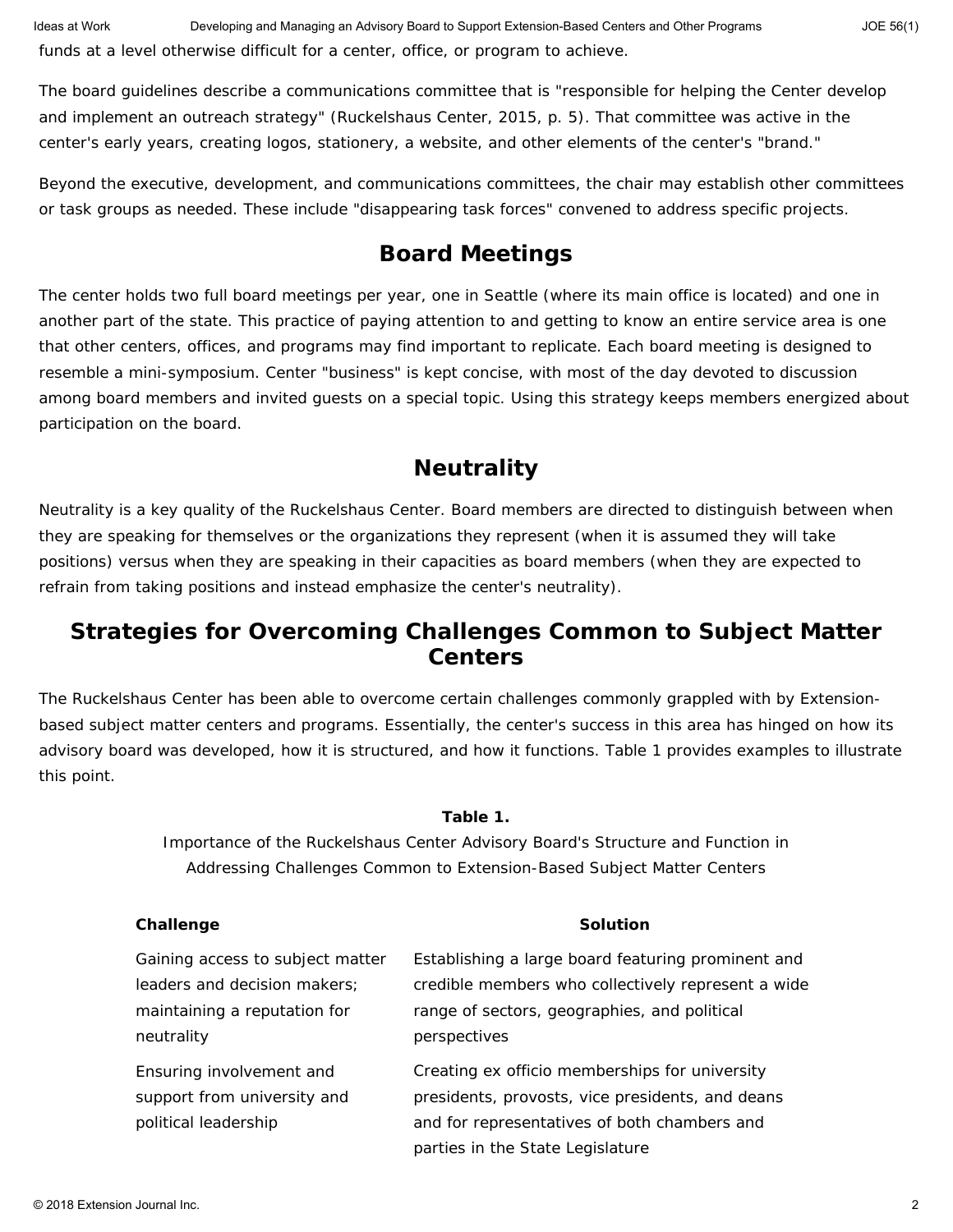|                                    |                                                     | JOE 56(1)                                                                                       |
|------------------------------------|-----------------------------------------------------|-------------------------------------------------------------------------------------------------|
| Benefitting from regular advice    | Establishing an executive committee from a subset   |                                                                                                 |
| and guidance from a manageably     | of board members to meet regularly and offer        |                                                                                                 |
| sized body                         | advice on projects and major administrative issues  |                                                                                                 |
| Achieving financial sustainability | Establishing a development committee from a         |                                                                                                 |
|                                    | subset of board members to meet regularly and       |                                                                                                 |
|                                    | fund-raise in support of the center's mission       |                                                                                                 |
| Maintaining a good balance of      | Establishing a governance subcommittee from the     |                                                                                                 |
| interests and healthy turnover on  | executive committee to seek, track, vet, and        |                                                                                                 |
| the board                          | nominate new members                                |                                                                                                 |
| Creating a "brand" and identity    | Establishing a communications committee to create   |                                                                                                 |
|                                    | logos, stationery, a website, messages, etc.        |                                                                                                 |
| Taking on special projects;        | Enabling ad hoc or "disappearing" board task groups |                                                                                                 |
| addressing short-term needs        |                                                     |                                                                                                 |
| Keeping board members              | Holding two board meetings per year, with center    |                                                                                                 |
| informed and engaged without       | "business" kept concise so that the focus can be on |                                                                                                 |
| making the time commitment         | discussion and interaction around special topics of |                                                                                                 |
| prohibitive so that they will      | interest; providing comprehensive information in    |                                                                                                 |
| remain active and committed to     | meeting packets; sending monthly update emails      |                                                                                                 |
| the center's/program's success     | between meetings                                    |                                                                                                 |
| Knowing, and being known by,       | Rotating board meeting locations across the state;  |                                                                                                 |
| the center's/program's entire      | including community breakfasts                      |                                                                                                 |
| service area                       |                                                     |                                                                                                 |
|                                    |                                                     | Developing and Managing an Advisory Board to Support Extension-Based Centers and Other Programs |

#### **Conclusion**

Among the many benefits the advisory board brings to the Ruckelshaus Center, the most important may be the insight, access, and credibility the board members provide. But that influence would be squandered without the structure and practices put in place to support the board and allow it to be effective in helping address challenges the center faces. Extension-based centers, offices, and programs, regardless of their circumstances, can adapt these practices to their situations and tap the expertise and influence of leaders in their areas to expand their capabilities and reach.

#### **References**

Ansell, C., & Gash, A. (2008). Collaborative governance in theory and practice. *Journal of Public Administration Research and Theory*, 18(4), 543–571. [doi:10.1093/jopart/mum032](doi:%2010.1093/jopart/mum032)

Black, D. C., Howe, G. W., Howell, D.L., & Bedeker, P. (1992). Selecting advisory council members. *Journal of Extension*, *30*(1), Article 1FEA4. Available at:<https://www.joe.org/joe/1992spring/a4.php>

Bozeman, B., & Boardman, C. (2003). *Managing the new multipurpose, multidiscipline university research center: Institutional innovation in the academic community*. IBM Endowment for the Business of Government.

Cole, J. M. (1980). Developing effective advisory councils. *Journal of Extension*, *18*(4). Available at: